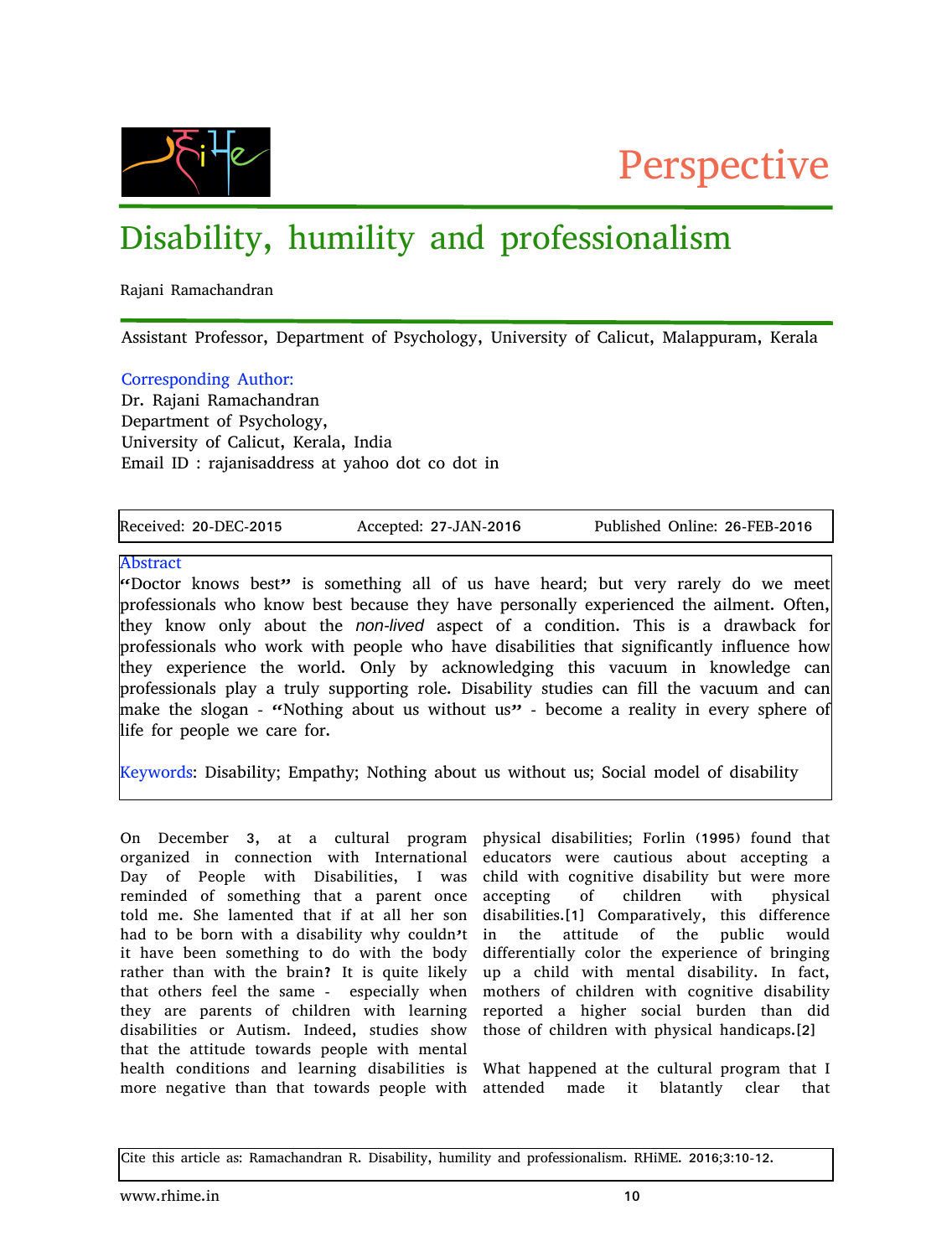disability is aggravated, if not created, in the context of social circumstances. The cultural part of the program began with a talk by a postgraduate student of English literature who was born without any limbs. In his pep talk, which he began with a blunt question to the audience about whether they felt pity when they first saw him, he shared aspects of his life with amazing positivity - cracking jokes, playing selected bits of songs and videos on his laptop, as well as playing the keyboard.

The audience was composed of individuals with different disabilities including Deaf people, people with visual disability, and people with learning disability. While the individuals with learning disability enjoyed the talk - cheering the speaker on, responding to his questions, and grooving and clapping along with the songs - the people with visual disability and the Deaf people remained aloof. And understandably so, for while the latter could see the person on stage, they couldn't hear what he said; on the other hand, the former were not able to place what they heard in context as they couldn't see this young man, who had no limbs, moving around confidently on stage. It occurred to me then, that this was a live example of how disability was not in the mind or body of the person with the impairment but embedded in the minds and acts of society.

The social model of disability views disability as a socio-political construction – "disabled people live in a disabling world".[3] Historically, this model paved the way for a change in the perception of disability from a charity-based to a rights-based model; however, it is only one of the many models of disability. Being representations, models are not equated to truth.[4] None of the various models of disability that have been proposed over time can be treated as invalid but need to be seen as different perspectives that are evolving and are focusing on different aspects of the complex experience of disability.

A theme that began with the disability rights movement and that has endured is encapsulated in the motto, "Nothing about us without us". I do not want to underestimate the ability of human beings to empathise – walk in another's shoes. In order to do that we have to be willing to listen to silence, see darkness, move in the wheelchair and experience turbulence in seeming calm. We also need someone to offer us their shoes. Luckily, many authors have been gracious, sharing their experience with disability and a disabling world, so that we can understand better.[5] Still, those of us who are able to wear others' shoes must realise that they are still someone else's shoes. The momentary experience of a new world does not make us understand that world the way someone who lives it does. Only the rightful owner knows where s(he) wants those shoes to go and how. Personally, after a few years of working with children with autism, it was only after I discovered Temple Grandin's "Emergence: Labled Autistic $\boldsymbol{v}$  that I began to see beyond what I had learned from lectures and purely academic books.[6]

The program I witnessed on December 3 can be deemed a success in that it opened the eyes of the community, many of who have important roles in policy making, to the fact that "Oh! These kids can do so much!" However, in order to make an inclusive society a reality, people with disabilities should be given access to decision making. There is no denying that putting people with disability at the forefront of any program has great potential for success. In his book, "Neurotribes: The legacy of autism and the future of neurodiversity", Steve Silberman, describes the Autreat conference which is an annual event organised by Autism Network International, an autistic-run self help and advocacy organization for autistic people.[7] Unlike other academic conferences on autism, this conference is truly autism friendly possibly because the event is planned, organised and managed by people with autism themselves. The 'interaction badge' used at Autreat is a perfect illustration of why, in order to create inclusive spaces, we need input from people with disabilities. The organisers are in a special position to realise how the chaotic and overwhelming atmosphere of a conference can make processing and producing speech a struggle